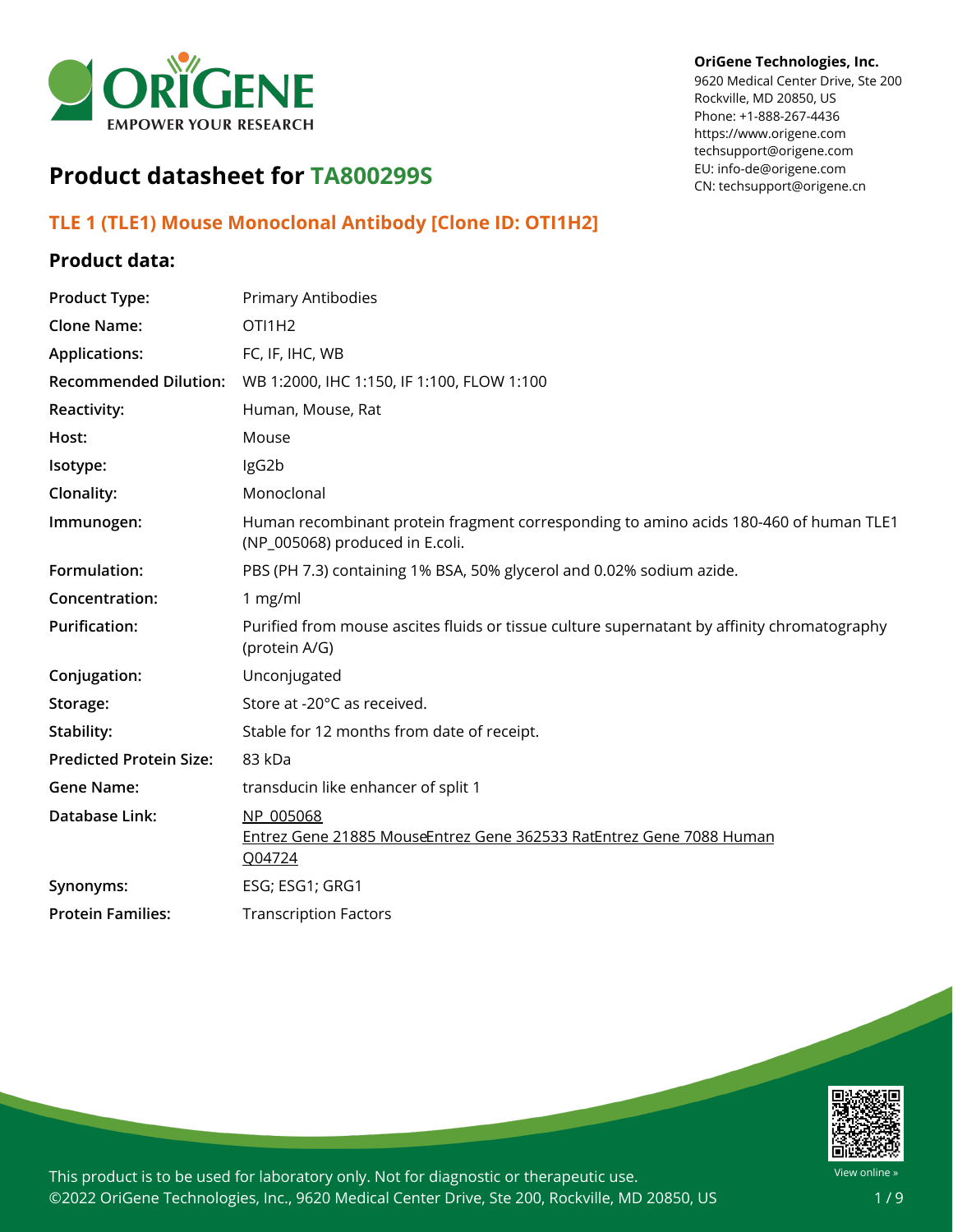

## **Product images:**



HEK293T cells were transfected with the pCMV6- ENTRY control (Left lane) or pCMV6-ENTRY TLE1 ([RC204037], Right lane) cDNA for 48 hrs and lysed. Equivalent amounts of cell lysates (5 ug per lane) were separated by SDS-PAGE and immunoblotted with anti-TLE1. Positive lysates [LY417561] (100ug) and [LC417561] (20ug) can be purchased separately from OriGene.



Immunohistochemical staining of paraffinembedded Human breast tissue within the normal limits using anti-TLE1 mouse monoclonal antibody. (Heat-induced epitope retrieval by 10mM citric buffer, pH6.0, 100°C for 10min, [TA800299])

Immunohistochemical staining of paraffinembedded Adenocarcinoma of Human breast tissue using anti-TLE1 mouse monoclonal antibody. (Heat-induced epitope retrieval by 10mM citric buffer, pH6.0, 100°C for 10min, [TA800299])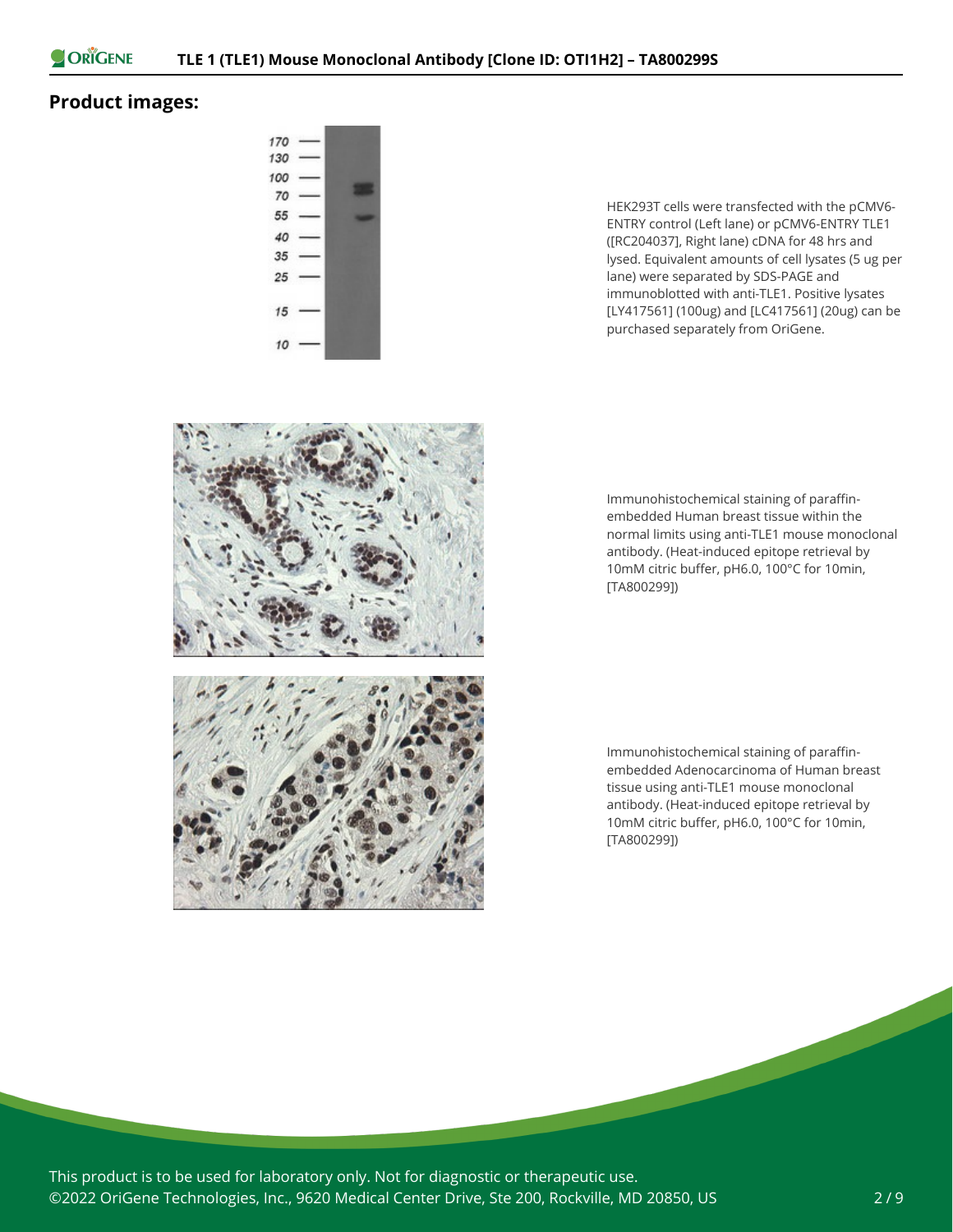

Immunohistochemical staining of paraffinembedded Human colon tissue within the normal limits using anti-TLE1 mouse monoclonal antibody. (Heat-induced epitope retrieval by 10mM citric buffer, pH6.0, 100°C for 10min, [TA800299])

Immunohistochemical staining of paraffinembedded Adenocarcinoma of Human colon tissue using anti-TLE1 mouse monoclonal antibody. (Heat-induced epitope retrieval by 10mM citric buffer, pH6.0, 100°C for 10min, [TA800299])

Immunohistochemical staining of paraffinembedded Human Kidney tissue within the normal limits using anti-TLE1 mouse monoclonal antibody. (Heat-induced epitope retrieval by 10mM citric buffer, pH6.0, 100°C for 10min, [TA800299])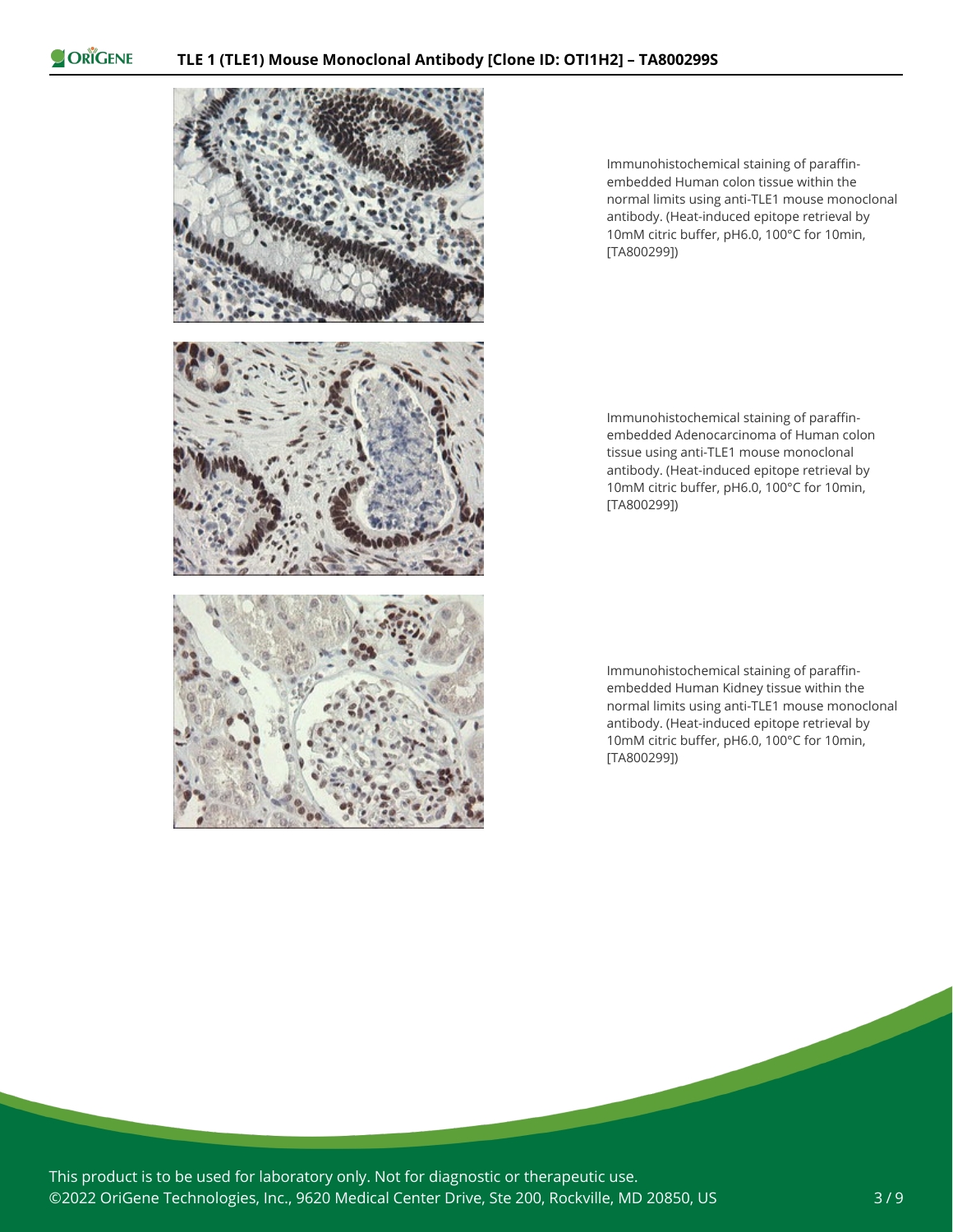

Immunohistochemical staining of paraffinembedded Carcinoma of Human kidney tissue using anti-TLE1 mouse monoclonal antibody. (Heat-induced epitope retrieval by 10mM citric buffer, pH6.0, 100°C for 10min, [TA800299])

Immunohistochemical staining of paraffinembedded Carcinoma of Human liver tissue using anti-TLE1 mouse monoclonal antibody. (Heat-induced epitope retrieval by 10mM citric buffer, pH6.0, 100°C for 10min, [TA800299])

Immunohistochemical staining of paraffinembedded Carcinoma of Human lung tissue using anti-TLE1 mouse monoclonal antibody. (Heat-induced epitope retrieval by 10mM citric buffer, pH6.0, 100°C for 10min, [TA800299])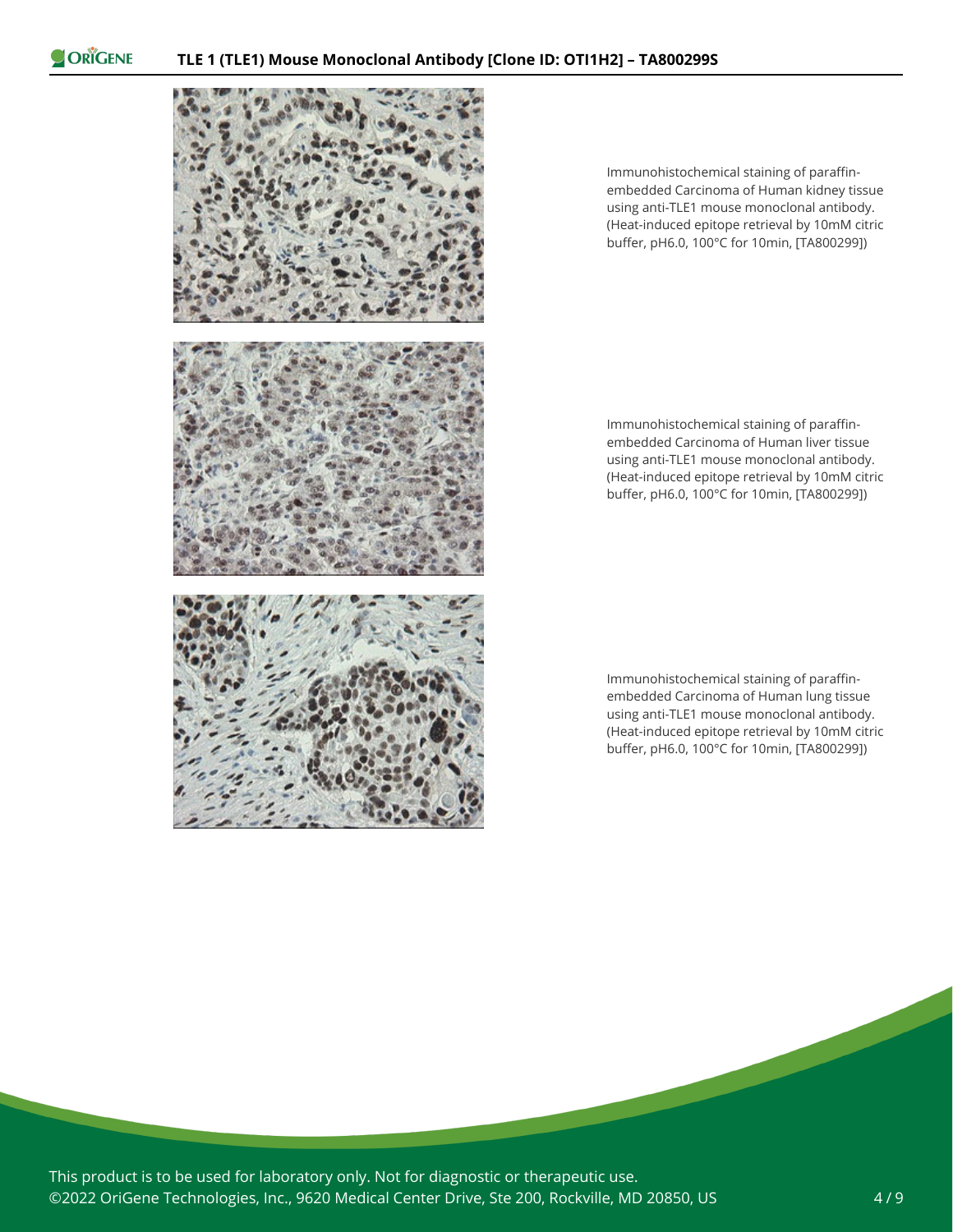

Immunohistochemical staining of paraffinembedded Human Ovary tissue within the normal limits using anti-TLE1 mouse monoclonal antibody. (Heat-induced epitope retrieval by 10mM citric buffer, pH6.0, 100°C for 10min, [TA800299])

Immunohistochemical staining of paraffinembedded Adenocarcinoma of Human ovary tissue using anti-TLE1 mouse monoclonal antibody. (Heat-induced epitope retrieval by 10mM citric buffer, pH6.0, 100°C for 10min, [TA800299])

Immunohistochemical staining of paraffinembedded Human pancreas tissue within the normal limits using anti-TLE1 mouse monoclonal antibody. (Heat-induced epitope retrieval by 10mM citric buffer, pH6.0, 100°C for 10min, [TA800299])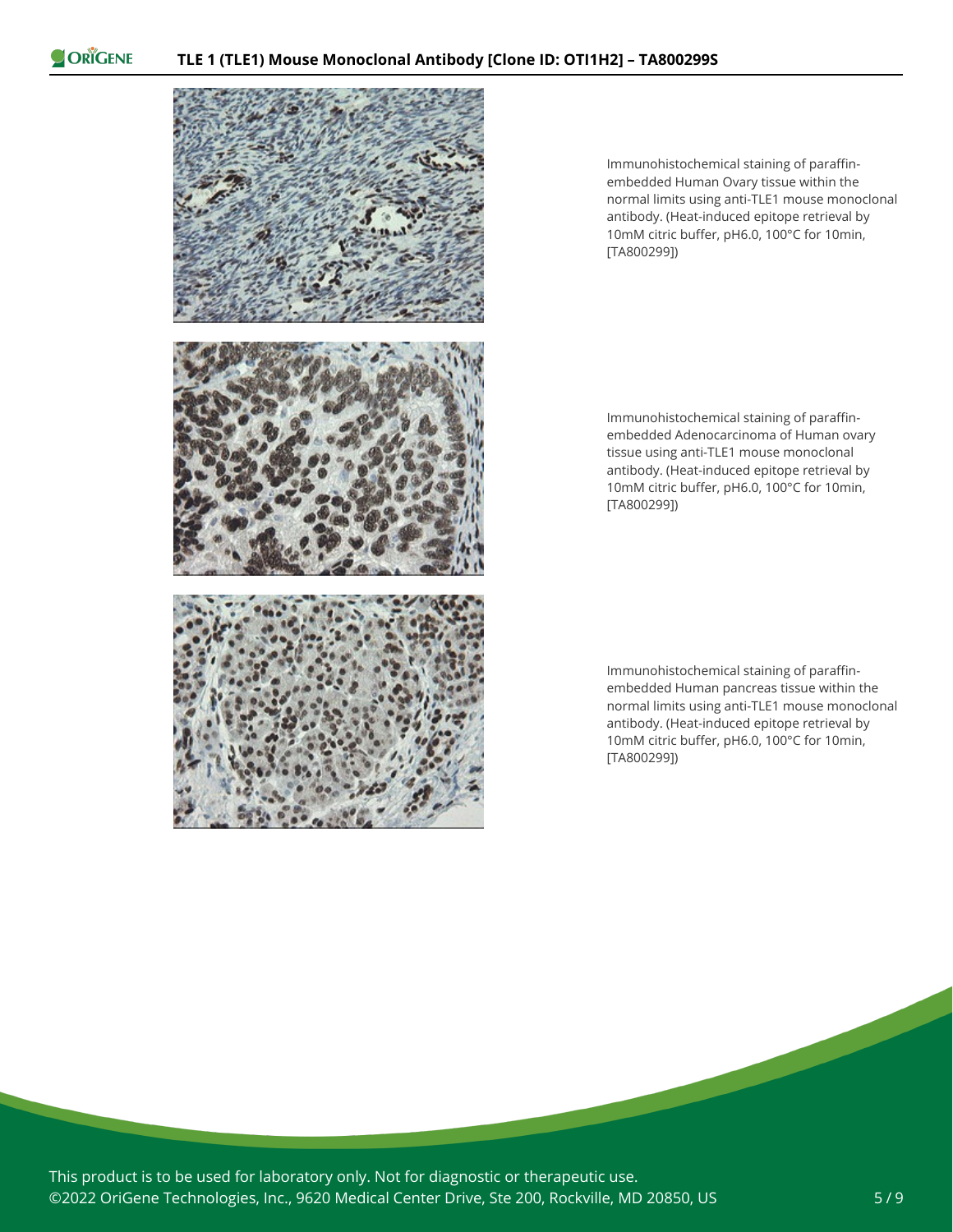

Immunohistochemical staining of paraffinembedded Carcinoma of Human pancreas tissue using anti-TLE1 mouse monoclonal antibody. (Heat-induced epitope retrieval by 10mM citric buffer, pH6.0, 100°C for 10min, [TA800299])

Immunohistochemical staining of paraffinembedded Carcinoma of Human thyroid tissue using anti-TLE1 mouse monoclonal antibody. (Heat-induced epitope retrieval by 10mM citric buffer, pH6.0, 100°C for 10min, [TA800299])

Immunohistochemical staining of paraffinembedded Adenocarcinoma of Human endometrium tissue using anti-TLE1 mouse monoclonal antibody. (Heat-induced epitope retrieval by 10mM citric buffer, pH6.0, 100°C for 10min, [TA800299])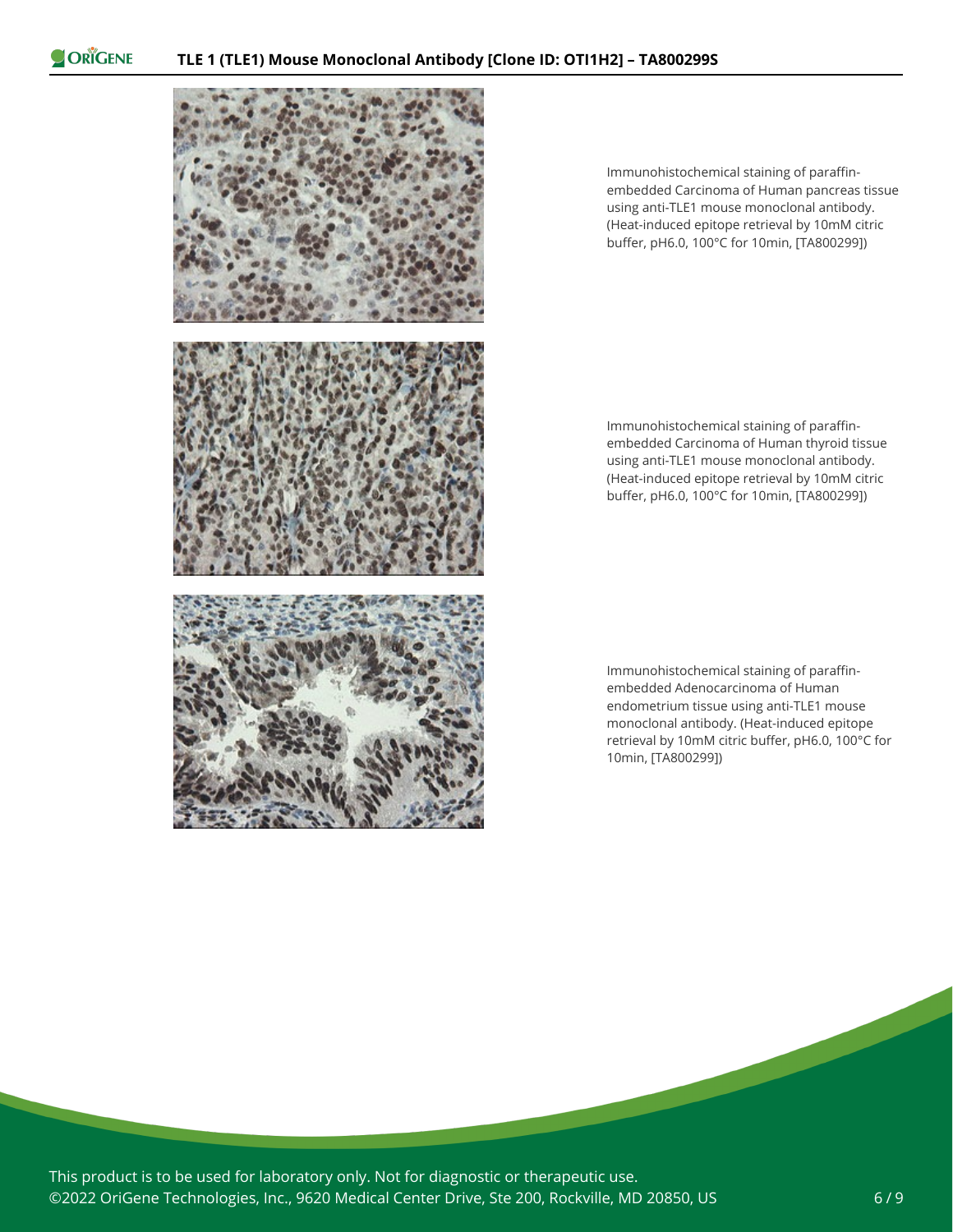

Immunohistochemical staining of paraffinembedded Human prostate tissue within the normal limits using anti-TLE1 mouse monoclonal antibody. (Heat-induced epitope retrieval by 10mM citric buffer, pH6.0, 100°C for 10min, [TA800299])

Immunohistochemical staining of paraffinembedded Carcinoma of Human prostate tissue using anti-TLE1 mouse monoclonal antibody. (Heat-induced epitope retrieval by 10mM citric buffer, pH6.0, 100°C for 10min, [TA800299])

Immunohistochemical staining of paraffinembedded Carcinoma of Human bladder tissue using anti-TLE1 mouse monoclonal antibody. (Heat-induced epitope retrieval by 10mM citric buffer, pH6.0, 100°C for 10min, [TA800299])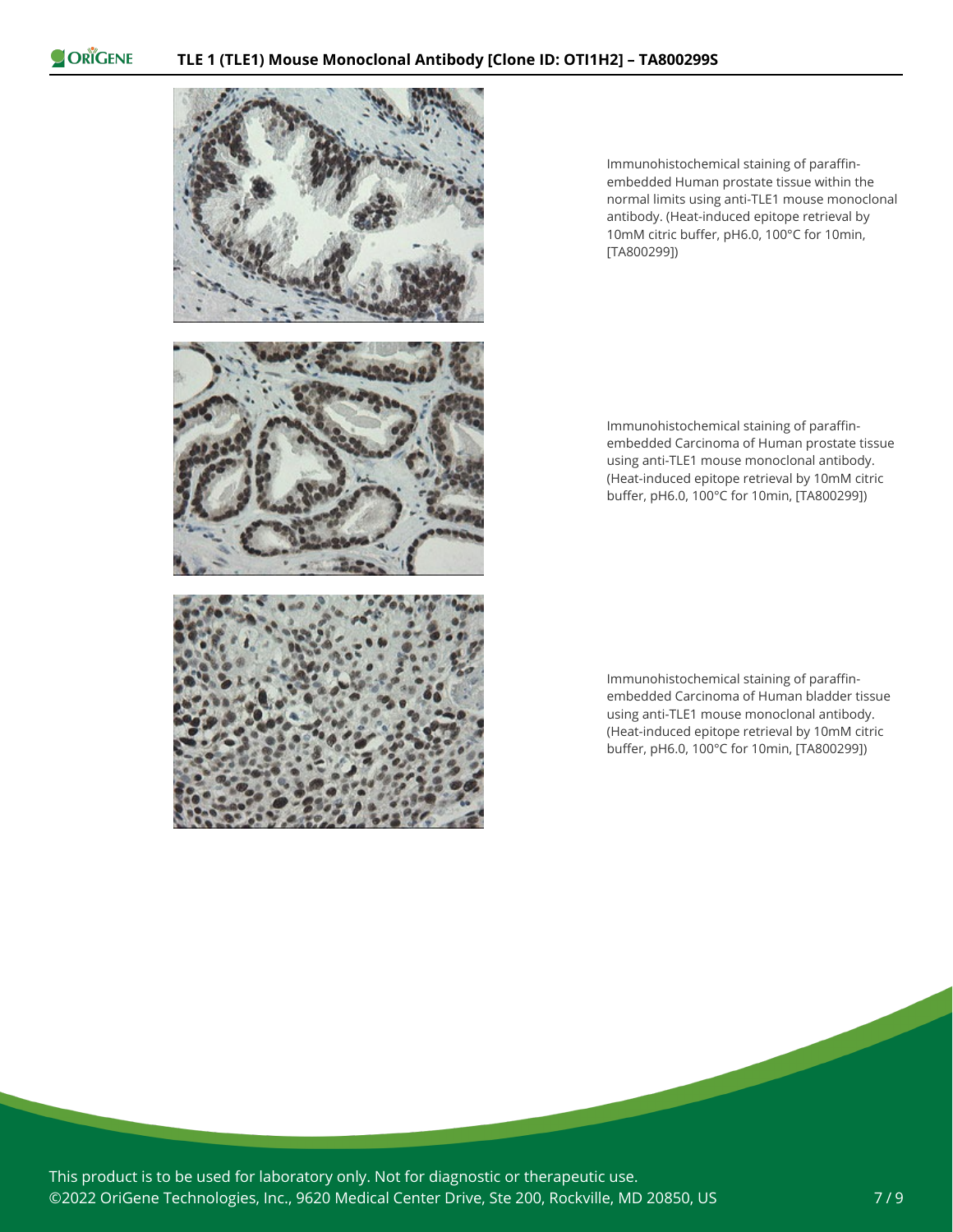

Immunohistochemical staining of paraffinembedded Human lymphoma tissue using anti-TLE1 mouse monoclonal antibody. (Heat-induced epitope retrieval by 10mM citric buffer, pH6.0, 100°C for 10min, [TA800299])



Immunohistochemical staining of paraffinembedded Human tonsil within the normal limits using anti-TLE1 mouse monoclonal antibody. (Heat-induced epitope retrieval by 10mM citric buffer, pH6.0, 100°C for 10min, [TA800299])

Anti-TLE1 mouse monoclonal antibody ([TA800299]) immunofluorescent staining of COS7 cells transiently transfected by pCMV6- ENTRY TLE1 ([RC204037]).